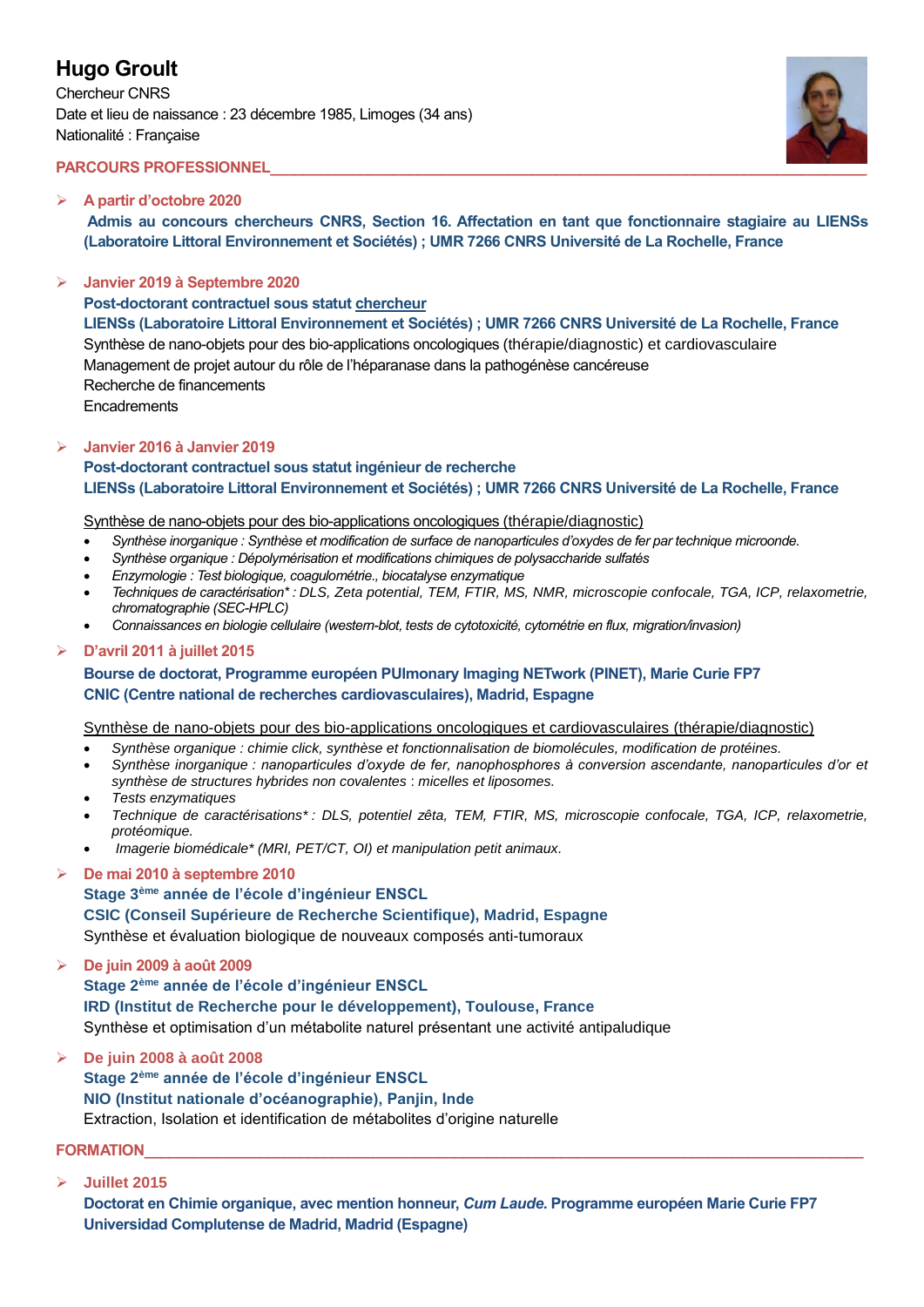Thèse intitulée "Convergent functionalisation of micellar probes for oncology and cardiovascular in vivo imaging and therapy"

### **Juillet 2014**

**Formation pour une spécialisation en coopération pharmaceutique ONG « Farmaceutico sin frontera », Madrid (Espagne)**

- **Septembre 2010 Diplôme d'Ingénieur chimiste- chimie médicinale Ecole Nationale Supérieure de Chimie de Lille, Lille (France)**  Semestres 2010-2011 : Etudiant à l'université des sciences pharmacologiques de Copenhague, Danemark.
- **Juillet 2003 Baccalauréat Scientifique Mention TB**
- **Langues**

**Français** (Langue Maternelle), **Anglais** (Courant, TOEFL 610/680 en 2008), **Espagnol** (Courant)

### **Workshops et formation continue**

**2016** New chemical and biological tools for targeting in cancer imaging and therapy. *Le Bono (Vannes), France.*

**2014** Chemistry and molecular imaging. *Institute of Material Sciences, Madrid, Espagne.*

**2013** Translational aspects of Cardiovascular and pulmonary imaging. *Pulmonary Imaging Network, Marie Curie Action FP7, CNIC, Madrid, Espagne*

**2012** Characterisation of particles. *Institute of Ceramics, Madrid, Espagne.*

**2012** Spring school on advanced processes in optical sensing and photonic applications. *University Autonoma of Madrid, Miraflores (Madrid), Espagne*

**2011** Functional Pulmonary Imaging**.** *Pulmonary Imaging Network, Marie Curie Action FP7, University of Sheffield, Angleterre*

**2011** Translational research in lung biology and Pulmonary imaging techniques. *Pulmonary Imaging Network, Marie Curie Action FP7, CIBERES, Getafe/Madrid, Espagne*

### **PRODUCTION SCIENTIFIQUE**

### **Publications dans journaux internationaux à comité de lecture (13) 117 citations, IF moyen<sup>+</sup> : 4.5, h-index : 6**

**Complexation with β-cyclodextrin enhances apoptosis-mediated cytotoxic effect of harman in chemoresistant BRAFmutated melanoma cells.** CAA. Ferraz, RGO Júnior, AP. de Oliveira, H. Groult, L. Beaugeard, L. Picot, EBA. Filho, JRGDS. Almeida, XP. Nunes, *European Journal of Pharmaceutical Sciences*, **2020**, (IF: 3.5)

**Incorporation of silica nanocontainers and its impact on a waterborne polyurethane coating.** P. Loison, V. Debout, H. Groult, J. Creus and S. Touzain, *Materials and corrosion*, **2019**, 70(10):1184 (IF: 1.5)

**Bixin, an apocarotenoid isolated from Bixa orellana L., sensitizes human melanoma cells to dacarbazine-induced apoptosis through ROS-mediated cytotoxicity.** R. G. de Oliveira Junior, A.Bonnet, E. Braconnier, H. Groult, G. Prunier, L. Beaugeard, R. Grougnet, J. R. Guedes Da Silva Almeida, C, Adrielly Alves Ferraz and L. Picot, *Food Chem Toxicol.*, **2019**,125:549-561 (IF: 3.8; 2 citations)

**λ-carrageenan oligosaccharides of distinct anti-heparanase and anticoagulant activities inhibit MDA-MB-231 breast cancer cell migration.** H. Groult, R. Cousin, C. Chot-Plassot, M. Maura, N. Bridiau, J-M Piot, T. Maugard and I. Fruitier-Arnaudin. *Marine Drugs,* **2019**, 17(3). (IF: 4.4; 2 citations)

**Micellar Iron Oxide Nanoparticles Coated with Anti-Tumor Glycosides.** H. Groult, I. García-Álvarez, L. Romero-Ramírez, M. Nieto-Sampedro, F. Herranz, A. Fernández-Mayoralas and J. Ruiz-Cabello, *Nanomaterials*, **2018**, 8(8):567. (IF: 3.5; 4 citations)

**Protein corona and phospholipase activity drive selective accumulation of nanomicelles in atherosclerotic plaques.** A. Lechuga-Vieco♮, H Groult♮, J. Pellico, J. Mateo, J. Enríqueza, J. Ruiz-Cabello and F. Herranz, *Nanomedicine : NBM*, **2018**, 14(3):643-650.*(*♮ *Co-premier auteur, participation identique)* (IF: 6.5; 4 citations)

**Family of bioactive heparins-coated iron oxide nanoparticles with positive contrast in magnetic resonance imaging for specific biomedical applications.** H. Groult, N. Poupard, F. Herranz, E. Conforto, N. Bridiau, S. Bordenave, J-M. Piot, J. Ruiz-Cabello, I. Fruitier-Arnaudin and T. Maugard, *Biomacromolecules,* **2017**, 18(10):3156-316. (IF: 5.7; 7 citations)

**Assessment of Heparanase-Mediated Angiogenesis Using Microvascular Endothelial Cells: Identification of λ-Carrageenan Derivative as a Potent Anti Angiogenic Agent.** N. Poupard, P. Badarou, F. Fasani, H. Groult, N. Bridiau, F.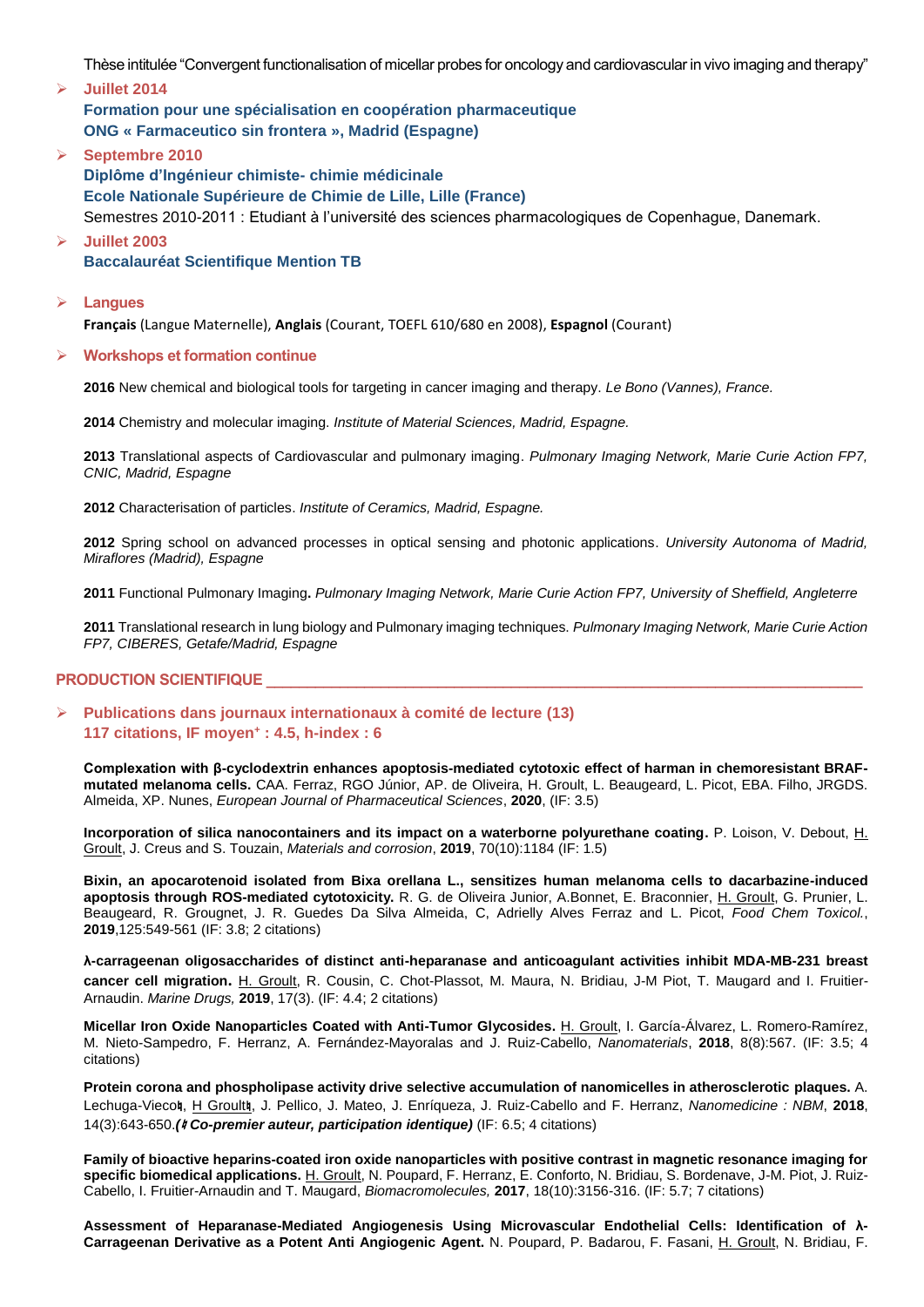Sannier, S. Bordenave, C. Kieda, J-M. Piot, C. Grillon, I. Fruitier-Arnaudin and T. Maugard, *Marine Drugs*, **2017**, 15(5): 134. (IF: 4.4; 10 citations)

**Production of heparin and λ-carrageenan anti-heparanase derivatives using a combination of physicochemical depolymerization and glycol splitting.** N. Poupard, H. Groult, J. Bodin, N. Bridiau, S. Bordenave-Juchereau, F. Sannier, J-M Piot, I. Fruitier-Arnaudin and T. Maugard, *Carbohydrate Polymers*, **2017**, 166: 156-165. (IF: 5.1; 3 citations)

**Parallel Multifunctionalization of Nanoparticles : A One-Step Modular Approach for** *in vivo* **Imaging.** H. Groult, J. Ruiz-Cabello, J. Pellico, A. V. Lechuga-Vieco, R. Bhavesh, M. Zamai, E. Almarza, I. Martín-Padura, E. Cantelar, M.P. Martinez Alcazar and F. Herranz, *Bioconjugate Chem.,* **2015**, 26(1), 153-160. (IF: 4.5; 27 citations)

**Superparamagnetic Nanoparticles for Atherosclerosis Imaging.** F. Herranz, B. Salinas, H. Groult, J. Pellico, A.V. Lechuga-Vieco, R. Bhavesh and J. Ruiz-Cabello, *Nanomaterials*, **2014**, *4*(2), 408-438. (IF: 3.5; 22 citations)

**Phosphatidylcholine-coated iron oxide nanomicelles for** *in vivo* **prolonged circulation time with an antibiofouling protein corona.** H. Groult, J. Ruiz-Cabello, A. V. Lechuga-Vieco, J. Mateo, M. Benito, I. Bilbao, M. P. Martínez- Alcázar, J. A. Lopez, J. Vázquez, and F. Herranz, *Chemistry-A European Journal*, **2014**, 20(50), 16662-16671. (IF: 5.2; 17 citations)

**Synthesis of Antimitotic Thioglycosides:** *In Vitro* **and** *in Vivo* **Evaluation of Their Anticancer Activity.** I. García-Álvarez, H. Groult, J. Casas, M.A. Barreda-Manso, N. Yanguas-Casás, M. Nieto-Sampedro, L. Romero-Ramírez and A. Fernández-Mayoralas, *J. Med. Chem.*, **2011**, 54(19), 6949-6955. (IF: 6.2; 19 citations)

#### *Articles en préparation*

**Heparin length in the coating of extremely small iron oxide nanoparticles regulates in vivo theranostic applications**  H. Groult, S. Carregal Romero, D. Castejon Ferrer, M. Azkargorta, K. Reddy Pulagam, A-B Miguel Coello, F. Elortza, J. Llop, J-M. Piot, T. Maugard, J. Ruiz-Cabello and I. Fruitier-Arnaudin, *En révision, Nanoscale*

**- Delayed alveolar clearance of nanoparticles through control of coating composition and interaction of lung surfactant protein A.** H. Groult, O. Cañadas, A.V. Lechuga-Vieco, N. A. Gonzalez, B. García-Fojeda, F. Herranz, J. Pellico, S. Carregal-Romero, A. Hidalgo, C. Casals, J.Ruiz-Cabello. *IF facteur visé 8*

#### **Brevets nationaux et internationaux (1)**

**Micellar nanoparticles containing antitumoral glycosides.** H. Groult, J.Ruiz-Cabello Osuna, F. Herranz Rabanal, A. Fernández-Mayoralas Álvarez, M. Nieto Sampedro, L.Romero Ramírez, I. García Álvarez**,** *WO 2015140160 A1 expiré,* **2015**

#### **Communications scientifiques orales dans congrès nationaux et internationaux à comité de lecture (11 )**

Développement de modèles cellulaires et d'outils moléculaires dediés au suivi de l'inhibition ciblée de l'héparanase, une glycosidase impliquée dans les processus metastatiques et angiogénique. Rémi Cousin, Hugo Groult, Isabelle Lanneluc, Ingrid Arnaudin et Thierry Maugard. *Workshop matrice extracellulaire et cancer, Toulouse, France, Mardi 8 Septembre 2020.*

Tuning nanoparticles' protein corona for selective accumulation in atherosclerosis. Mrs. Lechuga-vieco, Dr. H. Groult, Dr. J. Pellico, Dr. J. Ruiz-cabello, Dr. F. Herranz. *International Conference On Nanomedicine And Nanobiotechnology, ICONAN 2018*, *Rome, Italy, 26-28 septembre 2018.*

Inhibition of heparanase-mediated tumor progression by natural sulfated polysaccharide derivatives mimicking heparan sulfate. H. Groult, R. Cousin, J-M Piot, I. Fruitier-Arnaudin, T. Maugard. *3èmes journées du GDR Gagosciences, Lille, France. 24-25 septembre 2018.*

Inhibition of heparanase-mediated tumor progression by natural sulfated polysaccharide derivatives. R. Cousin, H. Groult, I. Lanneluc, J-M. Piot, T. Maugard, I. Arnaudin. *Imaging and therapeutic targeting in cancerology: New advances and trends in preclinical and clinical studies, Manoir de Kerdréan, Le Bono, France. 26-29 septembre 2018*

Un aperçu de la chimie de surface des nanoparticules d'oxyde de fer : Sondes « enzymatico-sensibles » et nouveau contraste IRM pour des applications diagnostiques et thérapeutiques. H. Groult, N. Poupard, F. Herranz, J. Ruiz-Cabello, J-M. Piot, I. Fruitier-Arnaudin and T. Maugard. *Journées scientifiques de la SCF section Centre Ouest, La Rochelle, France. 7-9 février 2018.*

Family of bioactive heparins-coated iron oxide nanoparticles with T1-positive magnetic resonance contrast for various biomedical applications. H. Groult, N. Poupard, F. Herranz, J-M. Piot, J. Ruiz-Cabello, I. Fruitier-Arnaudin and T. Maugard. *International Conference On Nanomedicine And Nanobiotechnology, ICONAN 2017, Barcelone, Espagne, 25-27 septembre 2017.*

Microwave synthesis of iron oxide nanoparticles functionalised with modified polysaccharides produced by ultrasound-assisted depolymerisation method for specific pharmacological applications. H. Groult, N. Poupard, J-M. Piot, I. Fruitier Arnaudin, T. Maugard. *International Symposium on Green Chemistry ISGC 2017, La Rochelle, France, 16-19 mai 2017.*

Targeting heparanase for the regulation of breast tumoral angiogenesis using structural analogs of heparan sulfate. Poupard N., Groult H., Bridiau N., Kieda C, Grillon C, Piot JM, Fruitier-Arnaudin I., Maugard T. "*New chemical and biological tools for targeting in cancer imaging and therapy" international workshop. Manoir de Kerdréan, Le Bono, France, 21-24 septembre 2016*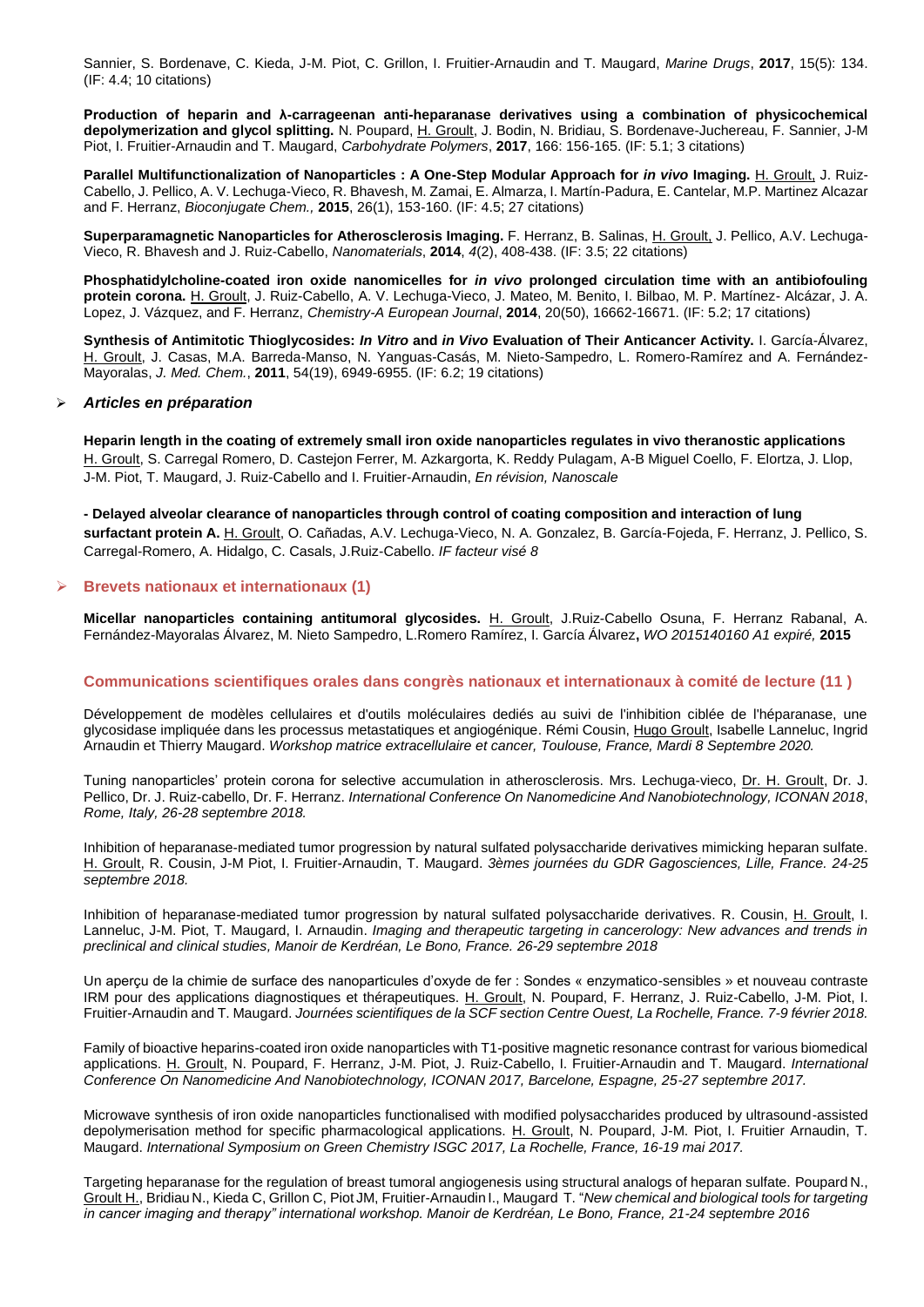Overexpression of Heparanase in tumour micro-environment: a biological tool for iron oxide nanoparticles targeted multimodal imaging and anticancer therapy. Groult H., Poupard N., Bridiau N., Piot JM, Fruitier-Arnaudin I., Maugard T. "*New chemical and biological tools for targeting in cancer imaging and therapy" international workshop, Manoir de Kerdréan, Le Bono, France, 21- 24 septembre 2016.*

Bioorthogonal Functionalisation of Nanoparticles for biomedical imaging. F. Herranz; B. Salinas; H. Groult; J. Pellico; J. Ruiz-Cabello *E-MRS 2013 Spring meeting, Strasbourg, France, 27-31 mai 2013*

Cardiovascular and pulmonary molecular imaging with bioorthogonally functionalised ironoxide and up-converting nanoparticles. F. Herranz; B. Salinas; H. Groult; J. Ruiz-Cabello. *14th Biennial Conference on Contrast Agents and Multimodal Cellular and Molecular Imaging, Valence, Espagne, 13-15 fevrier 2013*

Upconverting Nanophosphors :A new class of nanoparticles for multimodal imaging with enhanced fluorescence emission. H. Groult; J. Ruiz-Cabello; F. Herranz. *World Molecular Imaging Congress WMIC 2012, Dublin, Irlande, 5-6 septembre 2012.*  **Student travel stipend award**

### **Communications scientifiques posters dans congrès nationaux et internationaux à comité de lecture (7)**

Multimodal characterisation of atherosclerosis; role of enzymatic activity and nanomicelles protein corona. A. V. Lechuga-Vieco, H. Groult, J. Pellico, J. Ruiz-Cabello and F. Herranz. *EMIM 2018, San-Sebastian, Espana, 20-23 mars 2018*

Vectorisation de nanoparticules d'oxyde de Fer conjuguées à des héparines modifiées pour le diagnostic et la thérapie du cancer. Groult H., Poupard N., Bridiau N., Piot JM, Fruitier-Arnaudin I., Maugard T. *10èmes canceropôle grand ouest: Sables d'Olonnes, France, 16-17 juin 2016.*

Elaboration d'un modèle basé sur des cellules endothéliales microvasculaires pour étudier l'impact de l'héparanase dans l'angiogénèse tumorale. N. Poupard, P. Badaru, H. Groult, N. Bridiau, C. Kieda, C. Grillon, J-M Piot, I. Fruitier-Arnaudin, T. Maugard**.** *10èmes Workshop canceropôle grand ouest: Sables d'Olonnes, France, 16-17 juin 2016.*

Anti-tumoral glycoside coated iron oxide nanomicelle as theranostic probe. H. Groult, I. Garcia Alvarez, L. Romero-Ramirez, F. Fernandez-Mayoralas, J. Ruiz-Cabello, F. Herranz. *From Inflammation To Cell Plasticity: The New Hallmarks Of Cancer, 1st First Inmunothercan Symposium, Madrid, Espagne, 27-28 novembre 2013.*

MRI and Fluorescence Imaging with Upconverting Nanoparticles: a New Multimodal Approach for Lung Targeting. H. Groult; A. Bianchi; J. Ruiz-Cabello; Y. Cremilleux; F. Herranz*. International Society for Magnetic Resonance in Medicine, ISMRM 2013, Salt Lake City, Etats-unis, 20-26 avril 2013.* **Electronic poster.**

Micellar approach for the design of new up-converting nanophosphors and superparamagnetic nanoparticles for optical imaging and in vivo MRI. H. Groult, J. Ruiz-Cabello, F. Herranz. *Trends in Nanotechnology International Conference, TNT 2012, Madrid, Espagne, 10-15 septembre 2012.*

Synthesis of Upconverting Nanophosphors micelles. A new class of nanoparticles with a potential application for optical biomedical imaging. H. Groult; J. Ruiz-Cabello; F. Herranz. *Nanospain conference, 2012, Santander, Espagne, 27 fevrier-1er mars 2012.*

Synthesis of upconverting nanoparticles for optical imaging. Applications in the lung. H. Groult, J. Ruiz-Cabello, F. Herranz. *IV Jornadas de Formación del CIBERES, Mallorca, Espagne, 09 septembre 2011.*

### RESPONSABILITE SCIENTIFIQUE

#### **Enseignement**

**TP Recherche innovation Niveau M1, 20h** Parcours Biotechnologie, Activités biologiques de polysaccharides sulfatés d'origine algale, 2020

**TP Recherche innovation Niveau M1, 20h** Parcours Biotechnologie, Activités biologiques de polysaccharides sulfatés d'origine algale, 2019

**TP Recherche innovation Niveau M1, 60h** Parcours Biotechnologie, Activités biologiques de polysaccharides sulfatés d'origine algale, 2018

#### **Encadrement scientifique d'étudiants**

Shinozaki Tomoko et Mise Ryota, étudiants japonais en stage de master 1. How to make effective heparanase inhibitors. *Semestre 2, 2019*.

**Dat Manon, stage de master 1.** Synthèses de Nanoparticules d'oxydes de Fer anti-héparanase pour des applications thérapeutiques et de diagnostics. *Semestre 2, 2019*.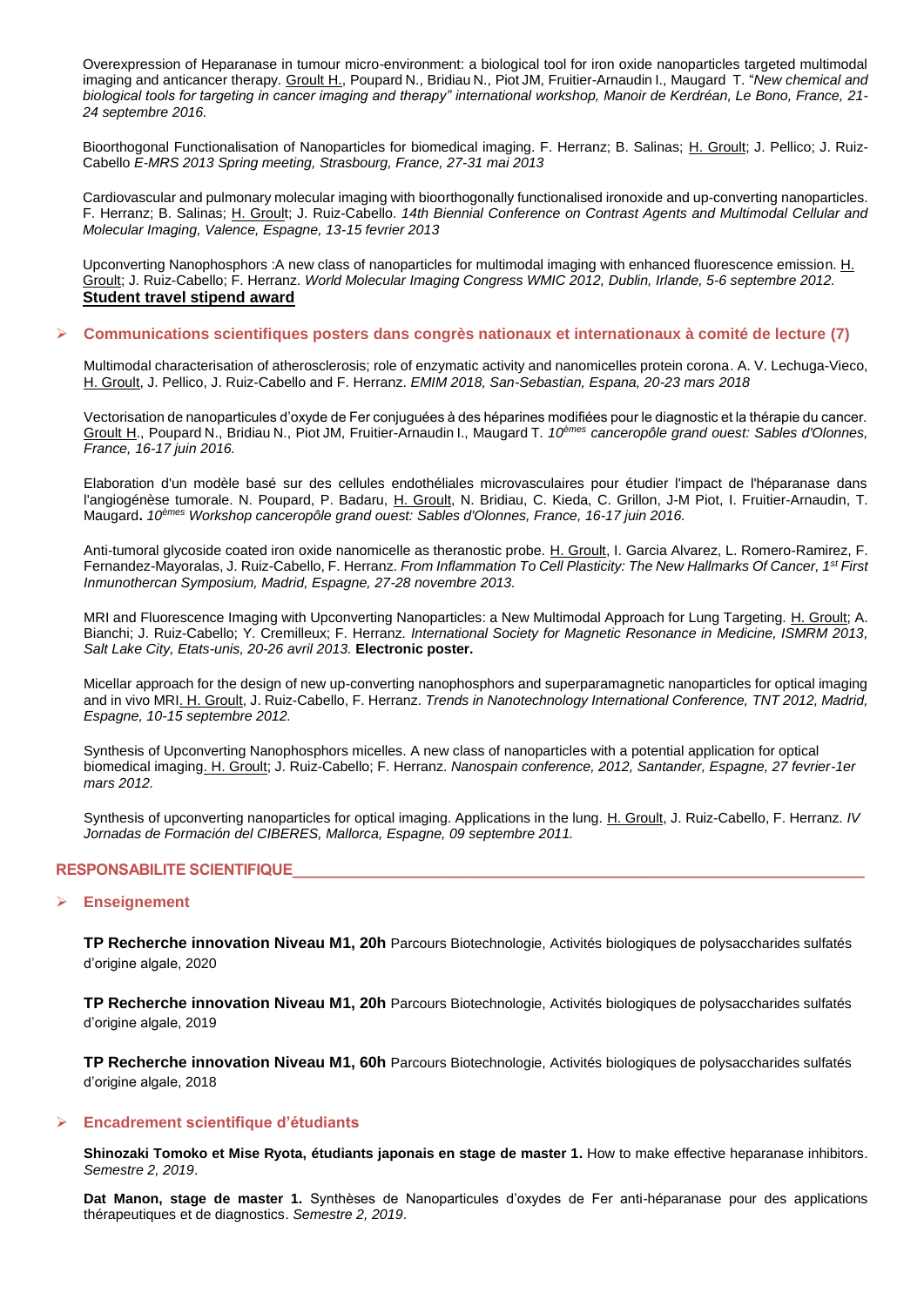**CHOT-PLASSOT Caroline, stage de master 2.** Questionner les contributions respectives des cellules cancéreuses et des macrophages dans la relation inflammation-cancer. *Semestre 2, 2019 (co-encadrement).*

**Remi cousin, doctorant.** Développement de modèles cellulaires et d'outils moléculaires dediés au suivi de l'inhibition ciblée de l'héparanase, une glycosidase impliquée dans les processus metastatiques et angiogéniques. *Allocation Ligue Contre le Cancer, 2017-2020.*

**CHOT-PLASSOT Caroline, stage de master 1.** Etude structure/fonction et évaluation de l'activité anti-tumorale de candidats polysaccharides anti-héparanase. **»** *Semestre 2, 2018*

**Maheva Maura, stage de master 2.** Activités biologiques de nanovecteurs fonctionnalisés avec des dérivés de polysaccharides sulfatés anti-angiogéniques. *Semestre 2, 2017.*

**Gregoire Prunier, stage de master 2.** Etude des mécanismes d'action des inhibiteurs de l'héparanase sur cellules cancéreuses mammaires. *Semestre 2, 2017.*

**Justine Bodin, stage de master 2.** Evaluation des propriétés d'oligosaccharides sulfatés sur différents processus biologiques : Cytotoxicité sur cellules rénales et endothéliales, coagulation et angiogénèse. *Semestre 2, 2016 (co-encadrement).*

**Claire Toucheteau, stage de master 2.** Culture de cellules tumorales pour la production de surnageants actifs utiles à la validation d'un nano-vecteur. *Semestre 2, 2016 (co-encadrement).*

#### **Participation à l'acquisition de financements**

**2020** Allocations doctorales de la Ligue Nationale contre le cancer. *Utilisation d'oligosaccharides d'origine naturelle en nanomédecine contre le cancer.* Financement 3 années contrat doctoral, candidate A. Matrat. **En cours.**

**2020** Conseil Scientifique Inter Régional Grand Ouest (CSIRGO, LCC). *Optimisation d'un oligosaccharide marin antitumoral pour la pré-clinique.* Financement 25 000 €. **En cours.**

**2020** Conseil Scientifique Inter Régional Grand Ouest (CSIRGO, LCC). *Formulations innovantes de nanoparticules d'héparine pour l'imagerie et la thérapie anti-cancéreuse.* Financement 25 000 €. **En cours.**

**2019** AAP Région Nouvelle aquitaine. *Projet MOLNAT : Nouvelles MOLécules NATurelles pharmacomodulatrices de cibles en cancérologie.* (Co-porteur d'un WP). Financement : 85 000 €

**2019** Demande de subvention libre, Ligue Contre le Cancer, comité 16. *Validation de nouveaux outils thérapeutiques et diagnostiques à base d'oligosaccharides dérivés de λ-carraghénane (L-CO) optimisés pour la prise en charge de l'hépatocarcinome.* Financement : 20 000 €

**2019** Lettre d'intention à l'AAP ANR. *New PROTECTive glycoCALYX biotherapeutic approaches using heparanase inhibitors derived from marine biodiversity* (Co-porteur d'un WP). **Non aboutie.**

**2019** Demande de subvention libre, Ligue Contre le Cancer, comité 17. *Conception et validations de vecteurs innovants pour le diagnostic et la thérapeutique des tumeurs mammaires.* Financement : 20 000 €

**2019** Conseil Scientifique Inter Régional Grand Ouest (CSIRGO, LCC). *Conception et validations de vecteurs innovants pour le diagnostic et la thérapeutique des tumeurs.* Financement 30 000 €

**2019** Supervision de l'appel d'offre pour l'acquisition d'un Nanotemper pour la mesure des constantes d'affinités (Enveloppe FEDER de 75 000€ et gestion de consommable 10 K€)

**2018** INCA, Projets libres de Recherche « Biologie et Sciences du Cancer »*. Nanoparticules d'oxyde de fer fonctionnalisées par des polysaccharides anti-héparanase pour des applications thérapeutiques et diagnostiques chez les tumeurs mammaires*. **Non aboutie**

**2018** CNRS Momentum. *Nanovecteurs d'oxyde de fer fonctionnalisés par des polysaccharides sulfatés inhibiteurs de l'héparanase pour des applications thérapeutiques et diagnostiques par contraste positif en IRM.* **Non aboutie**

**2018** Fondation pour la recherche médicale. *Polysaccharides naturels comme interfaces de nano-objets régulateurs d'une activité enzymatique*. **Non aboutie**

**2018** Conseil Scientifique Inter Régional Grand Ouest (CSIRGO, LCC). *Conception et validations de vecteurs innovants pour le diagnostic et la thérapeutique des tumeurs*. Financement 35 000 €

**2018** Demande de subvention libre, Ligue Contre le Cancer, comité 17. *Nanovectorisation de polysaccharides bioactifs antiheparanase pour un diagnostic et une thérapie ciblés des tumeurs mammaires*. Financement : 30 000 €

**2018** Appel à projet, Région Nouvelle aquitaine. *Projet NANOvect* : *Nanovectorisation de biomolécules naturelles pour le diagnostic IRM et la thérapeutique des tumeurs mammaires.* Financement : personnel, 94 000 € ; investissement : 14 800 €

**2017** Conseil Scientifique Inter Régional Grand Ouest (CSIRGO, LCC). *Conception et validations de vecteurs innovants pour le diagnostic et la thérapeutique des tumeurs.* Financement : 35 000 €

**2017** Demande de subvention libre, Ligue Contre le Cancer, comité 17. *Projet Nanovecteurs fonctionnalisées par des polysaccharides sulfatés anti-heparanase pour un diagnostic et une thérapie ciblés des tumeurs*. Financement : 15 000 €